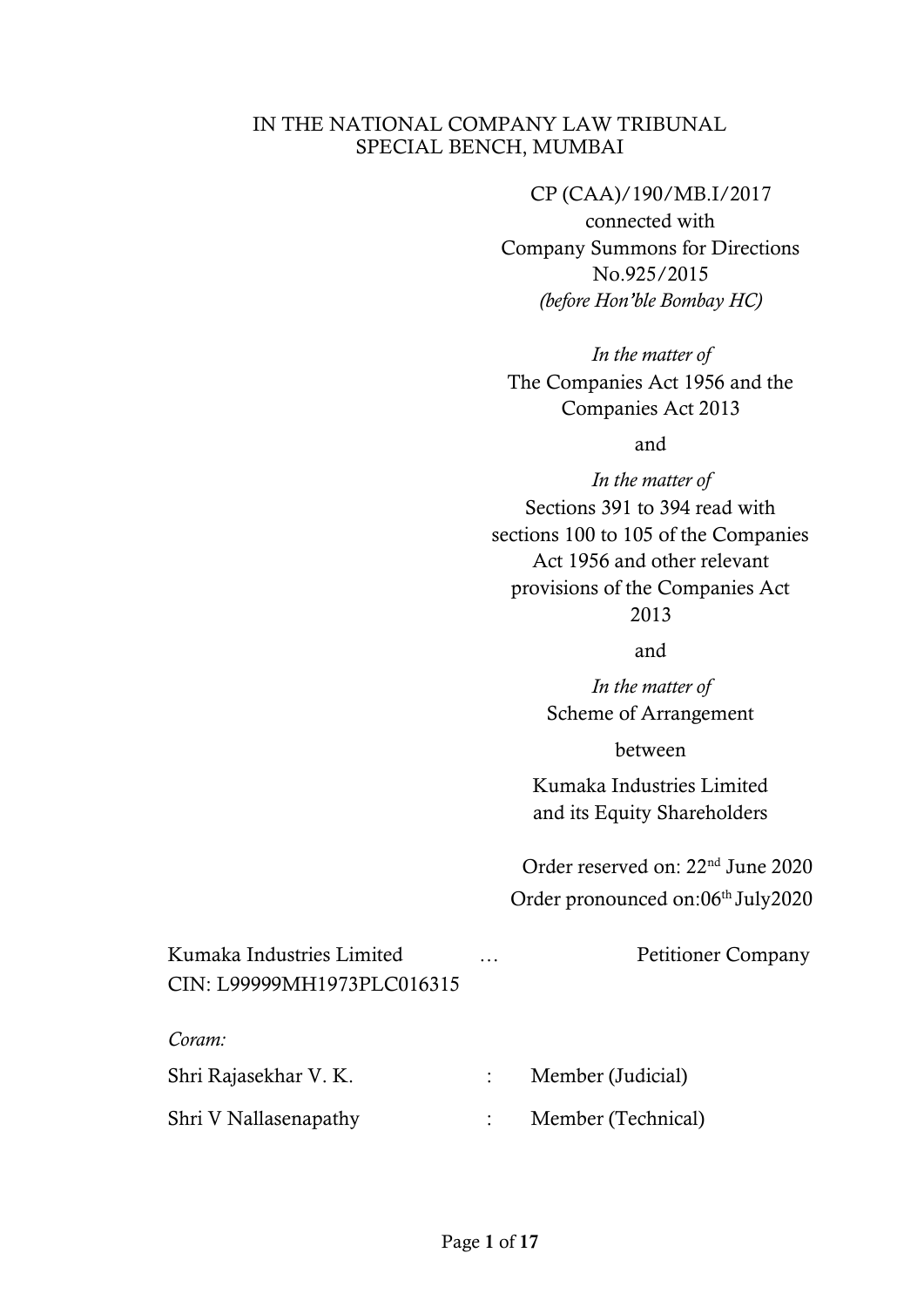#### IN THE NATIONAL COMPANY LAW TRIBUNAL SPECIAL BENCH, MUMBAI

\_\_\_\_\_\_\_\_\_\_\_\_\_\_\_\_\_\_\_\_\_\_\_\_\_\_\_\_\_\_\_\_\_\_\_\_\_\_\_\_\_\_\_\_\_\_\_\_\_\_\_\_\_\_\_\_\_\_\_\_\_\_\_\_\_\_\_\_\_\_\_\_\_\_\_\_\_\_\_\_\_\_\_

CP (CAA)/190/MB.I/2017 connected with CSD No.925/2015 (HC)

*Appearances (through videoconferencing):*

| For the Petitioner             |                                     | Mr. Hemant Sethi, Mr Rajendra<br>Shah<br>a/w<br>Imran<br>Mr<br>Karachiwalla i/b Mansukhlal<br>Hiralal and Co. |
|--------------------------------|-------------------------------------|---------------------------------------------------------------------------------------------------------------|
| For the Regional Director (WR) | $\mathbb{R}^2$ . The $\mathbb{R}^2$ | Sutar,<br>Ms Rupa<br>Deputy<br>Director.                                                                      |
| Objector                       |                                     | Mr Ashish Lalpuria, party in<br>person.                                                                       |

### ORDER

*Per: Rajasekhar V.K., Member (Judicial)*

- 1. The Court convened by videoconference today (06.07.2020).
- 2. Heard Mr Hemant Sethi, learned counsel for the Petitioner,Ms Rupa Sutar, Deputy Director for the Regional Director (Western Region), Ministry of Corporate Affairs, Mumbai, and Mr. Ashish Lalpuria,the objecting shareholderof the Petitioner.
- 3. This Petition was originally filed before the Hon'ble Bombay High Court. By virtue of notification issued by the Ministry of Corporate Affairs (MCA) on December 7, 2016, notifying the Companies (Transfer of Pending Proceedings) Rules, 2016, the above proceedings were transferred to this Bench.
- 4. The sanction of this Tribunal is sought under sections 230 to 232 of the Companies Act, 2013, to a Scheme of Arrangement between the Petitioner Company and its equity shareholders.Learned Counsel for the petitioner states that the Scheme of Arrangement has been filed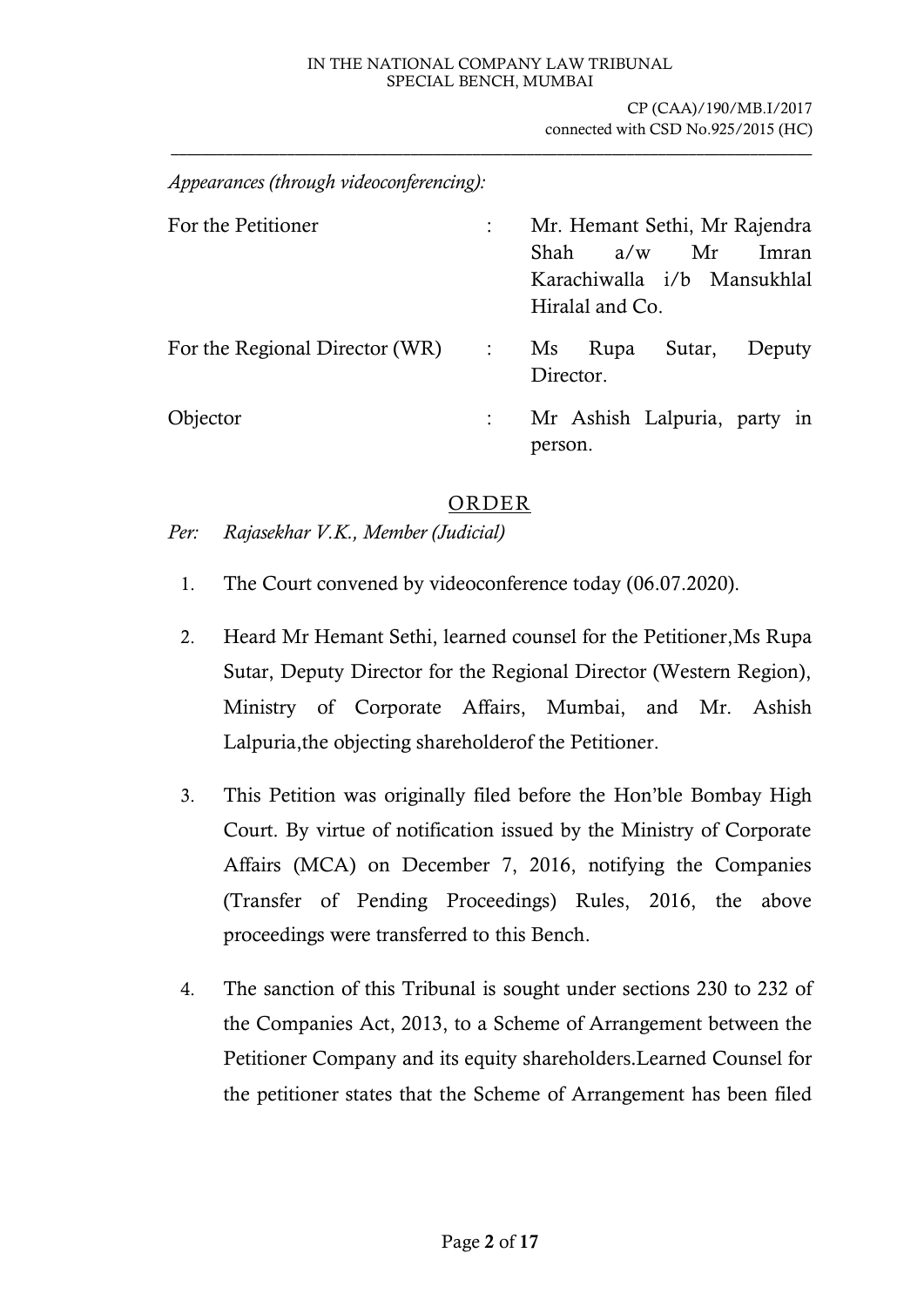by the Petitioner Company pursuant to the advice of the Bombay Stock Exchange to the Petitioner by its letter dated 22 August 2013. The Scheme has been unanimously approved by the shareholders and creditors of the Petitioner Company.

- 5. Learned Counsel for the Petitioner submits the rationale for the Scheme is as follows:
	- *(a) The Petitioner was incorporated in the year 1973 as Ashok Organic Industries Limited. It has changed its name to Kumaka Industries Limited on 05 March 2011 and is in the business of manufacturing, buying, selling, importing, exporting, distributing, processing, exchange, converting, altering or otherwise handling or dealing, in export of chemicals of any nature and kind whatsoever including organic and inorganic chemicals, synthetics, solvents, dyes and chemicals, drugs, pharmaceuticals, medicines and chemicals popularly known as laboratory or fine chemicals and by-products.*
	- *(b) On 12 January 1995,the Petitioner entered into a capital market by a public issue of 37,47,400 equity shares of ₹10 each, at a premium of ₹150 per share (aggregating to ₹160 per share) vide a prospectus dated 12 January 1995. The issue opened on 16 February 1995 and closed on 20 February 1995.*
	- *(c) Pursuant to the payment of application monies of ₹40 per share (consisting of ₹2.50 against the face value of ₹10 per share and 37.5 towards the premium of ₹150), 37,47,400 shares were allotted to successful Applicants by the Petitioner. Out of the said 37,47,400 shares, 13,34,400 shares were fully paid up. However, shareholders of the remaining 24,13,000 shares did not pay the balance amount of ₹120 per share despite several calls being made by the Board of the Petitioner. The Counsel for the Petitioner submitted that the Petitioner Company had an option to forfeit the aforesaid 24,13,000 shares for non-payment of allotment monies. However, since the forfeiture was not an investor*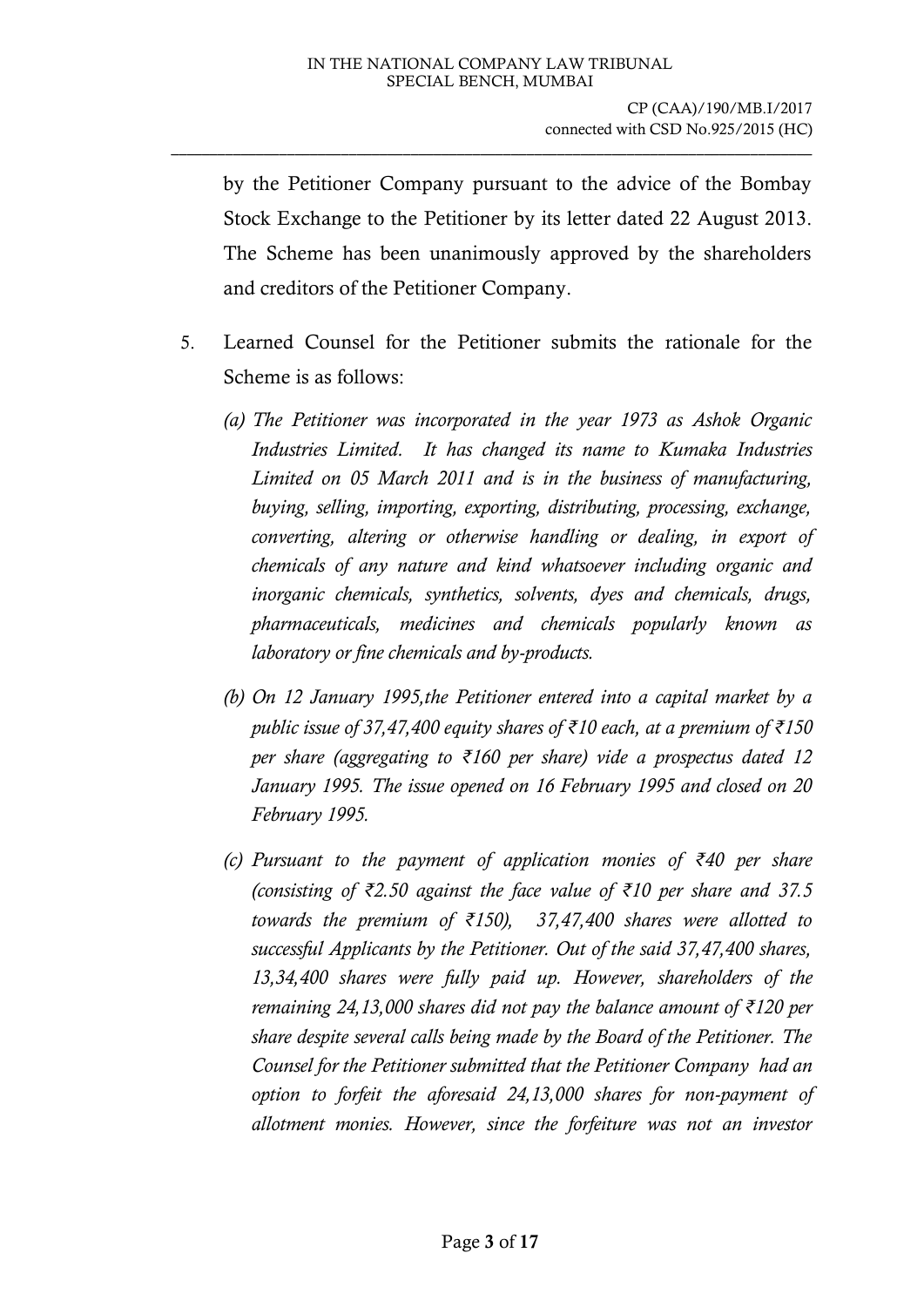*friendly measure the Board decided to implement a proposal whereby the 24,13,000 partly paid up shares would be reduced to 6,03,250 fully paid up shares in proportion to the amount of monies already paid as application money.* 

- *(d) That the aforesaid arrangement was approved by the shareholders in the AGM of the Company on 14 August 1997. On 24 August 1997, the shareholders of the Company, passed a resolution authorising the Company to enter into a scheme of arrangement between the Company and its equity shareholders in respect of conversion of the partly paid shares, into fully paid shares, in proportion with the amounts paid by such shareholders of partly paid up shares.This above arrangement was carried out on the legal opinion ofMr Justice (Retd) YV Chandrachud, retired Chief Justice of India, who had opinedthat such an action did not amount to a reduction of share capital and compliance with the provisions of section 100 of the Companies Act, 1956 was not necessary.*
- *(e) On 23 November 1998, the Board of Directors of the Company, implemented the proposal, whereby the 24,13,000 partly paid up shares were converted to 6,03,250 fully paid up shares. During the time of allotment, 406 shareholders had subscribed to 10,375 shares by paying the full subscription amounts of ₹160 per share. However,they had applied for less than 100 shares, which was the minimum threshold.*
- *(f) It is further stated that by a letter dated 6 May 1999, the Bombay Stock Exchange (BSE) declined the request of the Petitioner to list the 6,03,250 proportionately reduced shares and the 10,375 shares that were issued. The said letter of the BSE was not received by the Petitioner due to a change in its address.*
- *(g) The Petitioner states that being unaware of the decision of the decision of BSE of non-listing of the aforesaid 6,03,250 proportionately reduced shares and the 10,375 shares that were issued, the Company's recognised share capital in its audited financial statement, annual returns and other documents of the Company and its submission of quarterly and half*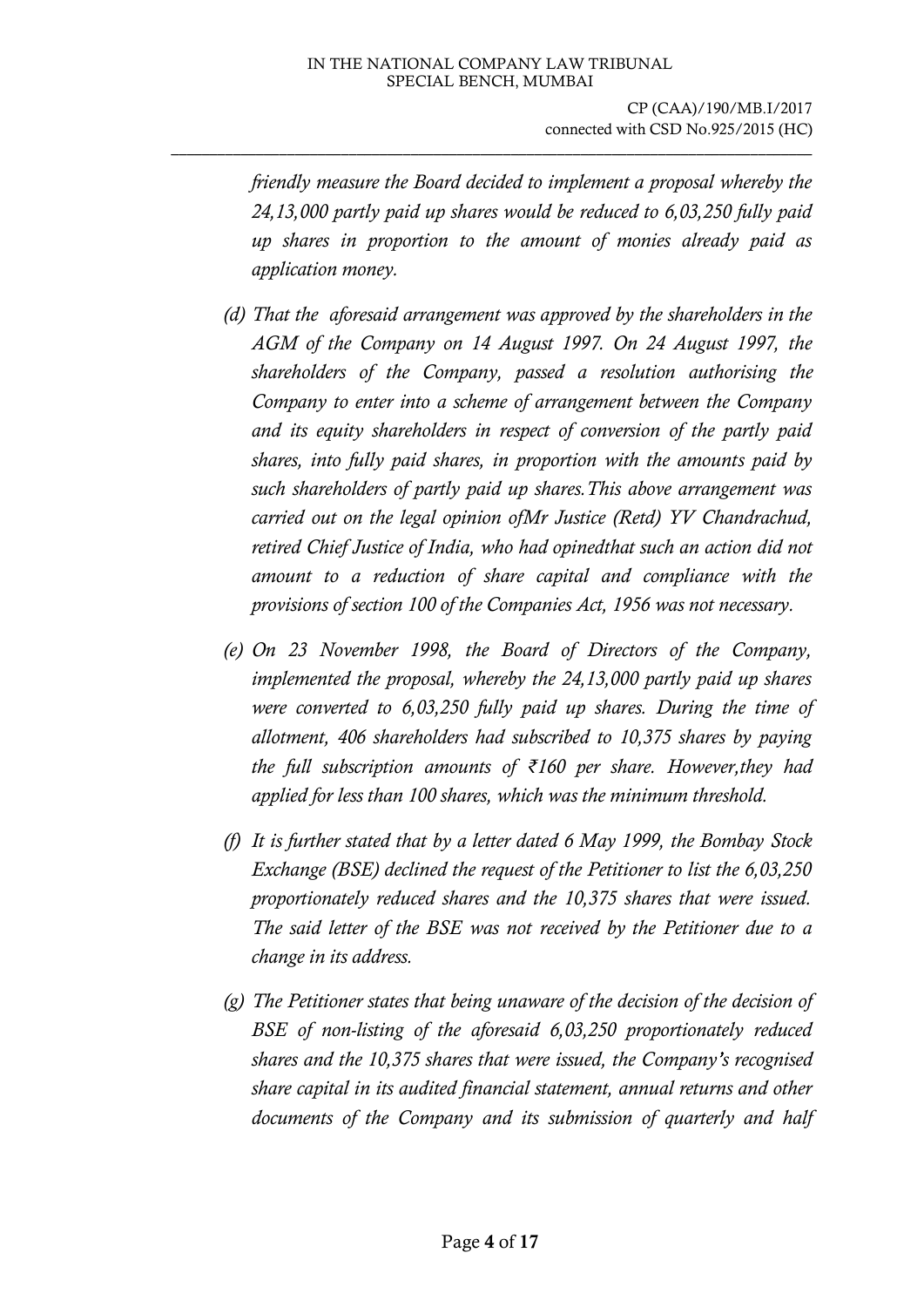*yearly financial results made to the BSE, SEBI and other governmental authorities since then and till date and in absence of any communication to the contrary or non-receipt of any objections from them the company presumed and believed that these authorities have confirmed and accepted the capital status of the Company. The capital structure of the company was shown to be as under:*

| S.No             | Particulars                                                                    | No. of Shares | <b>Share Capital</b><br>(₹ |
|------------------|--------------------------------------------------------------------------------|---------------|----------------------------|
| 1.               | Original number of paid-up<br>shares                                           | 1,01,37,600   | 10, 13, 76, 000            |
| 2.               | Fully paid-up shares                                                           | 13,34,400     | 1,33,44,000                |
| $\mathfrak{Z}$ . | Partly paid-up shares converted<br>into fully paid-up shares [as per<br>III(A) | 6,03,250      | 60,32,500                  |
| 4.               | Fully paid-up shares allotted<br>[as per III $(B)$ ]                           | 10,375        | 10,37,500                  |
|                  | Total                                                                          | 1,20,85,625   | 12,08,56,250               |

- *(h) It was only in 2012 when the Petitioner sought permissions from BSE Limited to issue preferential shares to Bank of Baroda, that the refusal to list the aforesaid shares came to the knowledge of the Petitioner.*
- *(i) Following this, and upon the advice of BSE Limited,the Petitioner approached the Hon'ble Bombay High Court tofor sanction of the present Scheme, which is now transferred to this Bench.*
- 6. The Scheme of Arrangement was ratified by the Board of Directors of the Petitioner Company *vide* Board Resolutions dated 10 May 2014, 06 June 2015 and 6 July 2015. Learned Counsel for the Petitioner submits that BSE Limited has issued a letter dated 15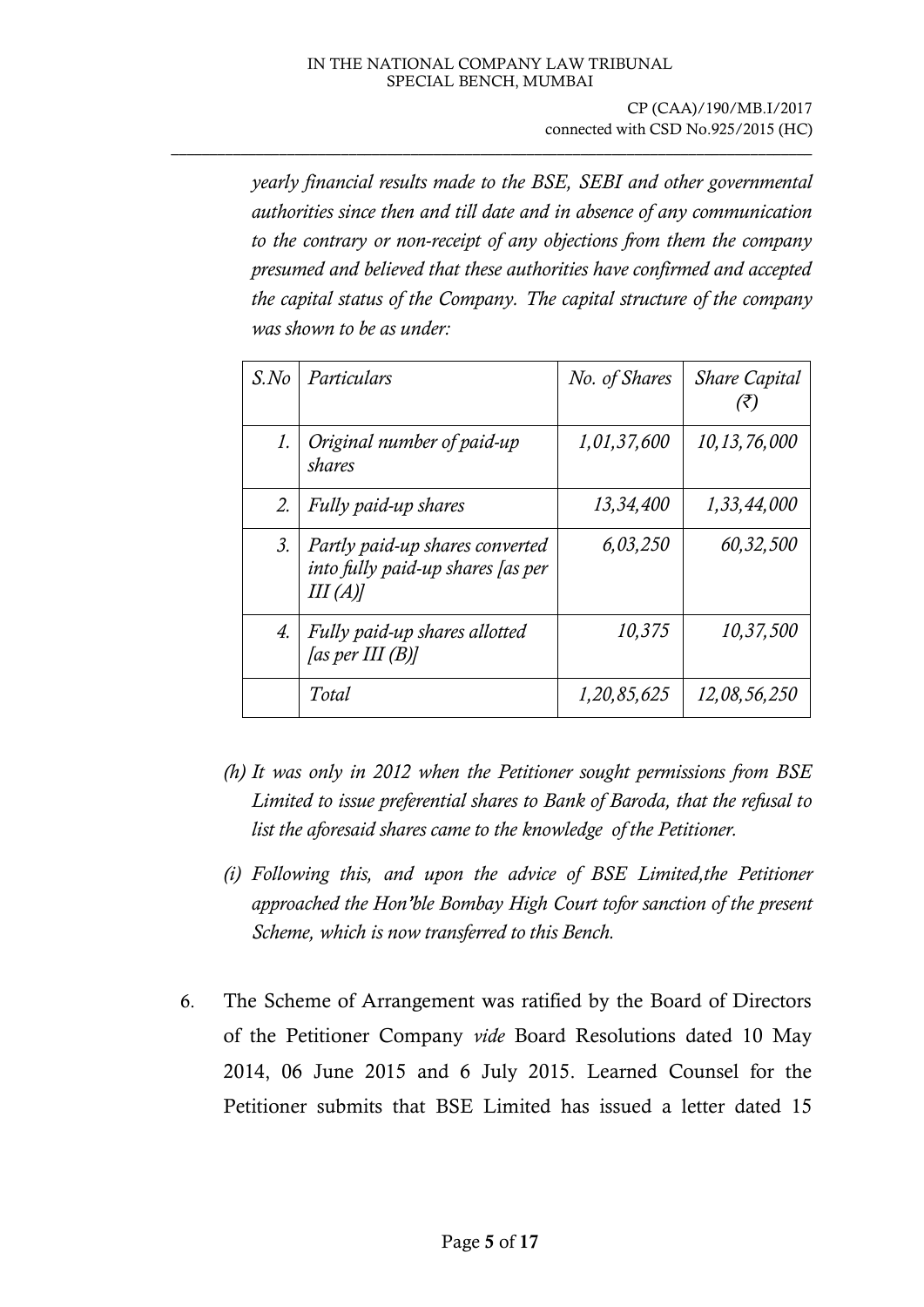September 2015 wherein it has stated that they had no adverse observations with respect to the Scheme. The letter of BSE Limited is annexed at Exhibit-I page 497 of the Company Petition.

- 7. In these circumstances the Petitioner filed Scheme of Arrangement under sections 391-394 of the Companies Act 1956 before the Hon'ble High Court. By order dated 11 December 2015 passed in Company Summons for Directions No.925/2015 meetings of the Equity Shareholders and Unsecured Creditors were convened and held on 08 February 2016 and the scheme was unanimously approved by the shareholders and creditors present at the meetings. The Chairman's report of the meetings of the Equity Shareholders and Creditors is annexed to the Company Petition as Exhibits H1 & H2.The Report of Scrutinisers,*viz.,* M/s Jayesh Vyas & Associates, Practising Company Secretaries, forms part of the Chairman's Report.
- 8. The material provisions of the proposed scheme of arrangement were:
	- *(a) Ratification of reduction of 18,09,750 shares by conversion of 24,13,000 partly paid up shares to 6,03,250 fully paid up shares.*
	- *(b) Reduction of share capital by cancellation and extinguishment of 10375 fully paid up shares allotted to 406 shareholders and transfer of fully paid up 10375 by the promoters at the rate of 0.005 paise per share to restore the rights of the said 406 shareholders.*
	- *(c) Rearranging and numbering the distinctive numbers of shares to reconcile the same with the paid-up share capital.*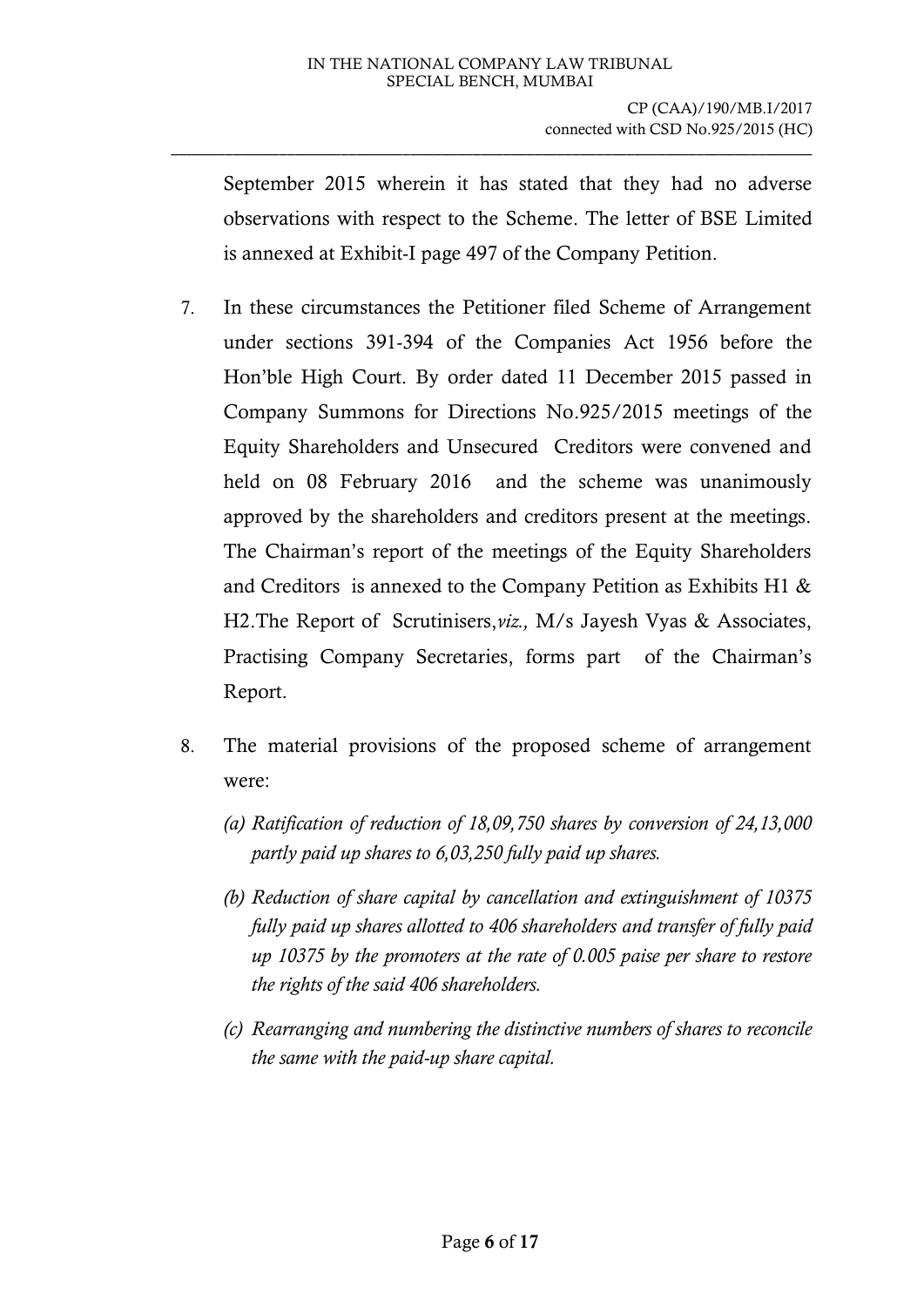- *(d) Issue and allotment of 21,04,865 fully paid up shares as bonus shares to the public shareholders of the company other than promoters.*
- 9. The Regional Director (Western Region), Ministry of Corporate Affairs, Mumbai [RD] has filed his report dated02 January 2018 opposing Scheme on the following grounds:
	- *(1) As per the scheme and information submitted by the company it is clearly mentioned that approval is sought for as under:*
		- *(a) Ratification of reduction of 18,09,750 shares by conversion of 24,13,000 partly paid up shares to 6,03,250 fully paid up shares.*
		- *(b) Reduction of share capital by cancellation and extinguishment of 10375 fully paid up shares allotted to 406 shareholders and transfer of fully paid up 10375 by the promoters at the rate of 0.005 paise per share.*
		- *(c) to restore the rights of the said 406 shareholders, rearranging and numbering the distinctive numbers of shares to reconcile the same with the paid-up share capital.*
		- *(d) Issue and allotment of 21,04,865 fully paid up shares as bonus shares to the public shareholders of the company out of the free reserves of the Company.*
	- *(2) Therefore, it is clearly mentioned by the petitioners that the arrangement which is already implemented is placed before the Hon'ble Court/Tribunal for sanction is not in accordance with law and may not be considered on the following grounds: -*
		- *1. The company has acted only on the legal opinion dated 3.11.1997 and not acted on the basis of the letter and spirit of provisions of Section 100 of the Companies Act,1956.*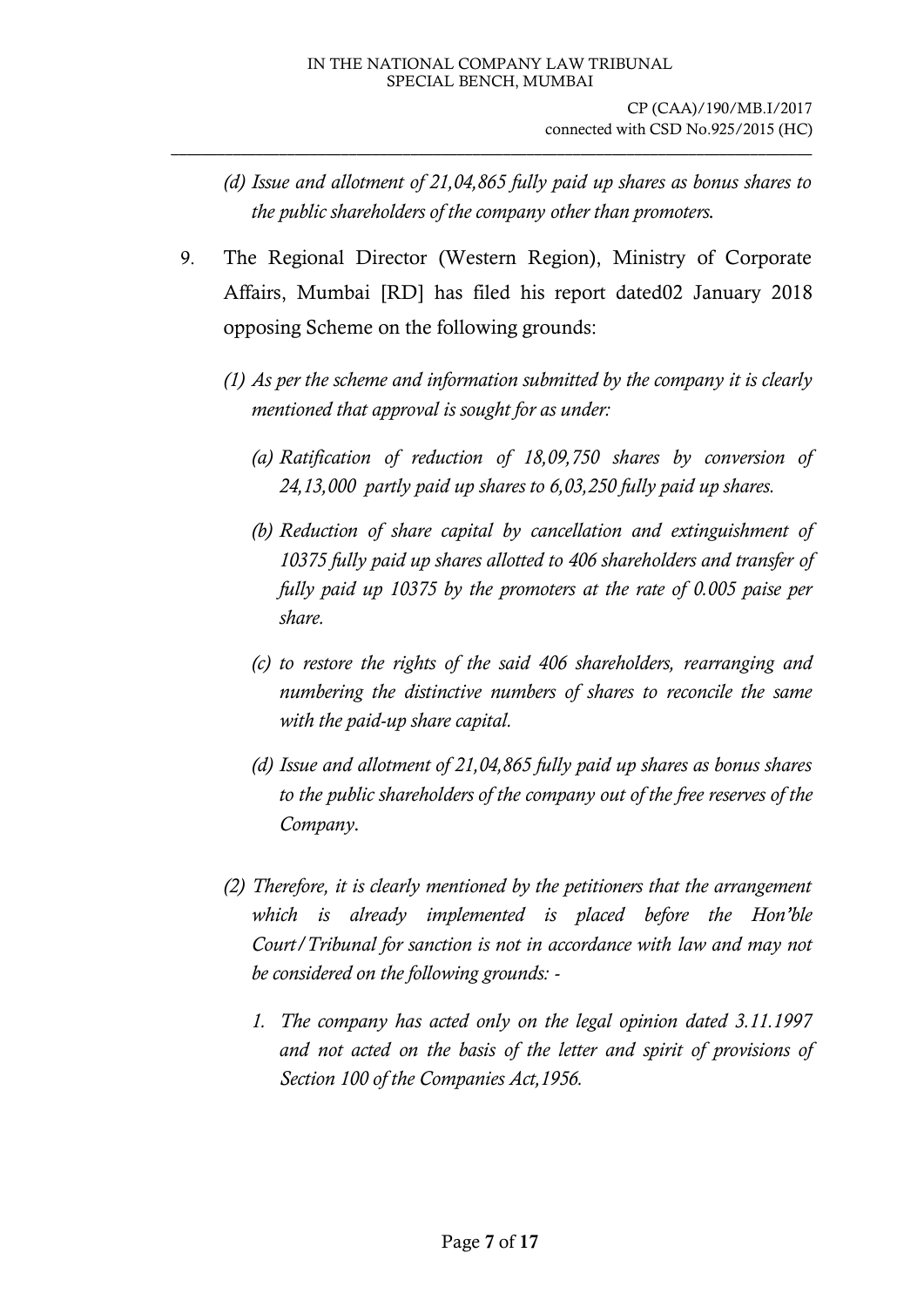- *2. Subscription made by each of the shareholders less than 100 each which is not acceptable.*
- *3. Letter of Bombay Stock Exchange dated 6.5.1999 not received by the company and only came to know in the year 2012 is also not acceptable since the company was listed in touch with the Bombay Stock Exchange, the reason mentioned above is not justifiable.*
- *4. The present scheme is made only as per the advice of the Bombay Stock Exchange in the year 2013 which is not acceptable since the company has to comply with the Companies Act, 1956 before the letter received from the Bombay Stock Exchange.*
- *5. There is no proposed scheme. But it isrectification of action already taken.*
- *6. In view of above, it is humbly presented that the Regional Director is filing these preliminary observations on the scheme and he is reserving his right to make further observation if need arises.*

The RD has submitted that this Tribunal may decide the matter after considering the above observations.

- 10. In response to the report filed by the RD, the Petitioner Company has filed affidavit in reply dated 22 October 2018, broadly reiterating the contents of the Petition. It was averred that the objection raised by the RD is too technical.
- 11. Mr. Ashish Lalpuria, one of the shareholders of the Petitioner appears in person. He has filed his objection to the proposed Scheme. The only objection is that the if the present Scheme is rejected, the Petitioner may come out with scheme to buy back the shares from the public shareholders. He also contends that the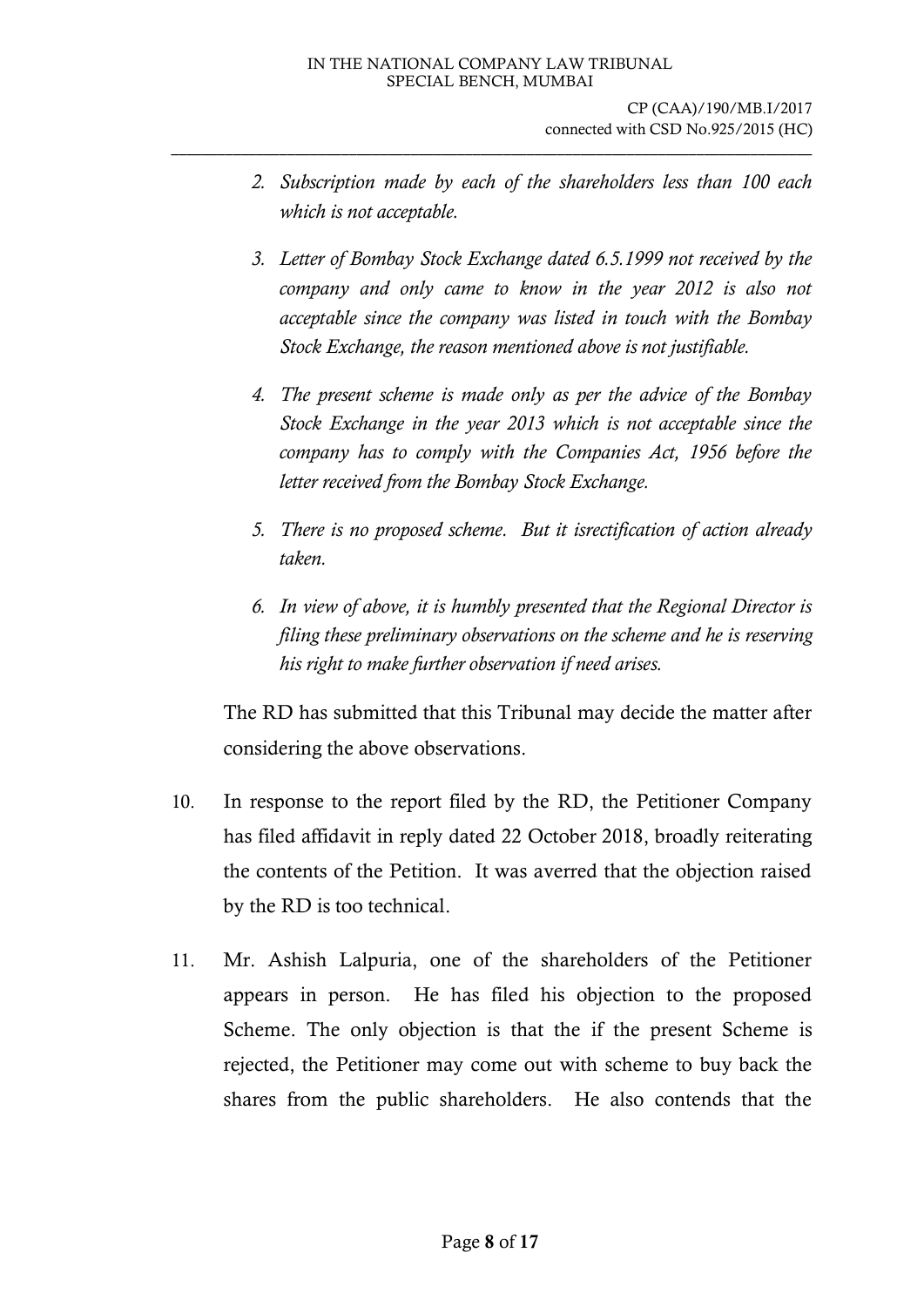Scheme in its present form is not a Scheme that can fit into sections 230-232 of the Companies Act, 2013.

- 12. The core contention raised is whether the scheme as presented can be construed as a*'Scheme of Arrangement'* under section 391 of the Companies Act, 1956 or under section 230 of the Companies Act,2013.
- 13. Mr. Hemant Sethi, learned Counsel for the Petitioner, submits that the term '*arrangement'* is not defined in the Companies Act, but as per judicial interpretation, it is of wide amplitude. The arrangement contemplated by way of the present scheme would certainly fall within the ambit of the term *'arrangement'* as envisaged under section 391-394 of the Companies Act, 1956 or section 230-232 of the Companies Act, 2013.
- 14. In support of his contention Mr. Hemant Sethi relies upon the following judgments:
	- *(a) Q.H. Talbros Ltd., In re [(2016) 65 taxmann.com 159 (Punjab & Haryana)] dated 10.12.2015*

*The Division Bench of Punjab & Haryana High Court in paragraph 14 inter-alia observed:*

*"A merger and a demerger are not the only components of a composite scheme of arrangement. The term arrangement in section 391 is of wide amplitude. It is not defined in the Act. Corporate affairs are often complex involving the interplay of innumerable factors including those relating to policy matters, management and financial aspects and legal issues. The schemes often require considerations of various enactments and adherence to various legal provisions not only under the Companies Act but also under other enactments. Financial aspects are not limited*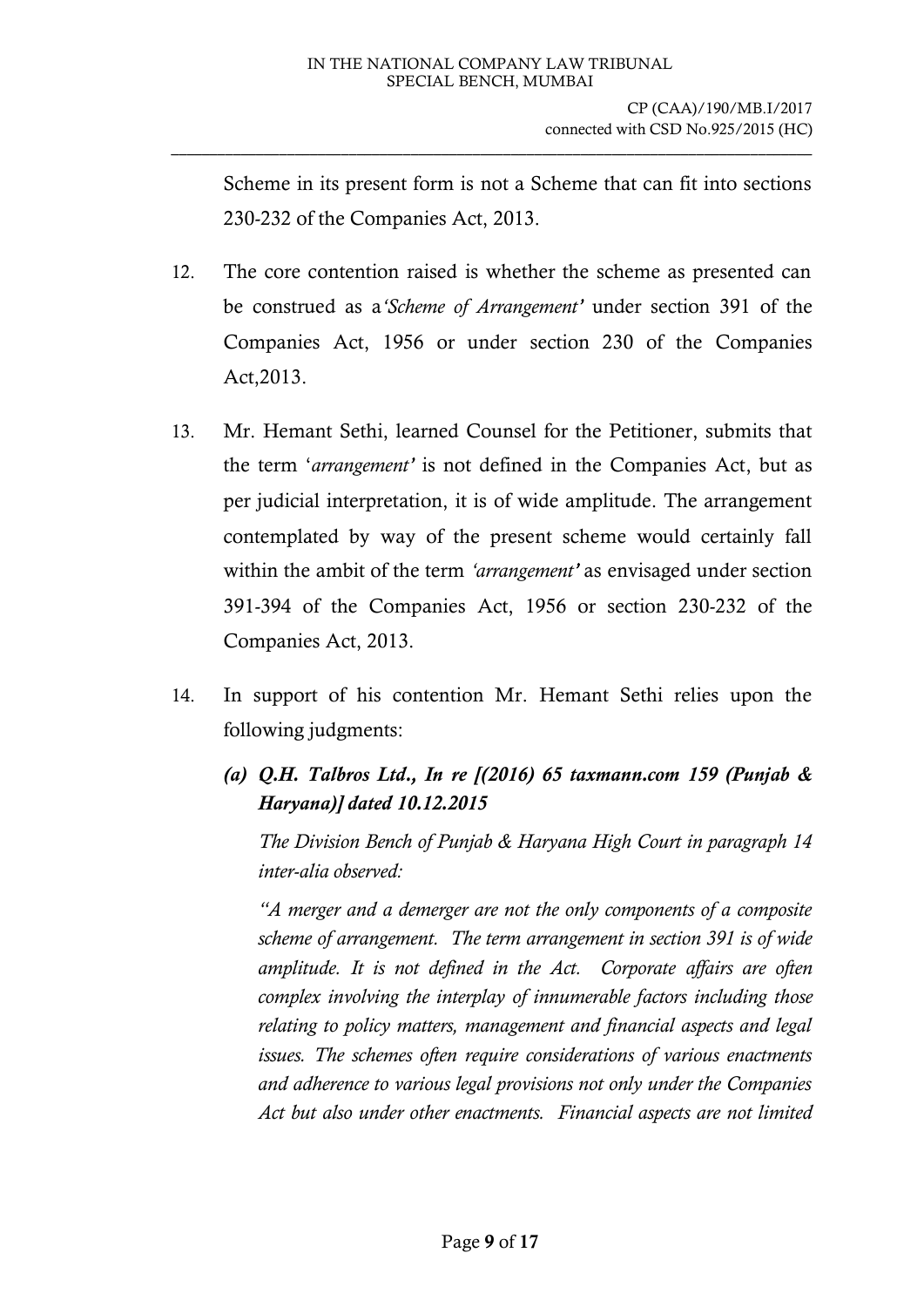*in their nature or in scope. Each component is studied, and the resultant arrangement is arrived at after taking all of them into consideration.There are consequential acts to be performed as an integral part of the scheme. Many of them, therefore, involve other arrangements such as reduction in share capital and the amendment of the Memorandum of Association and the Articles of Association of the company.These very components canconstitute one composite scheme/arrangement under section 391 of the Act. The legislature, therefore advisedly did not restrict the scope of the term arrangement by defining it. A view to the contrary would place an unwarranted fetter upon the activities of a company and restrict the choice of its members, creditors, debentures holders and other stakeholders."*

## *(b) Re Savoy Hotels Ltd. All England Law Reports (1981)3AllER646 (Chancery Division) (April 1981):*

*"… there can be no doubt that the word 'arrangement' in s 206 has for many years been treated as being one of very wide import. Statements to that effect can be found in the judgments of Plowman J in Re National Bank Ltd [1966] 1 All ER 1006 at 1012,[1966] 1 WLR 819 at 829, and of Megarry J in Re Calgary and Edmonton Land Co Ltd [1975] 1All ER 1046 at 1054,[1975] 1 WLR 355 at 363. That is indeed a proposition for which any judge who has sat in this court in recent years would not require authority and its validity is by no means diminished by what was said by Brightman J in Re NFU Development Trust Ltd [1973] 1AllER 135,[1972] 1 WLR 1548. All that that case shows is that there must be some element of give and take. Beyond that it is neither necessary nor desirable to attempt a definition of 'arrangement.'"*

*(at page 652)*

# *(c) TCSP No.151/2017 Hindustan Unilever Limited in the National Company Law Tribunal, Mumbai Bench dated 30.08.2018*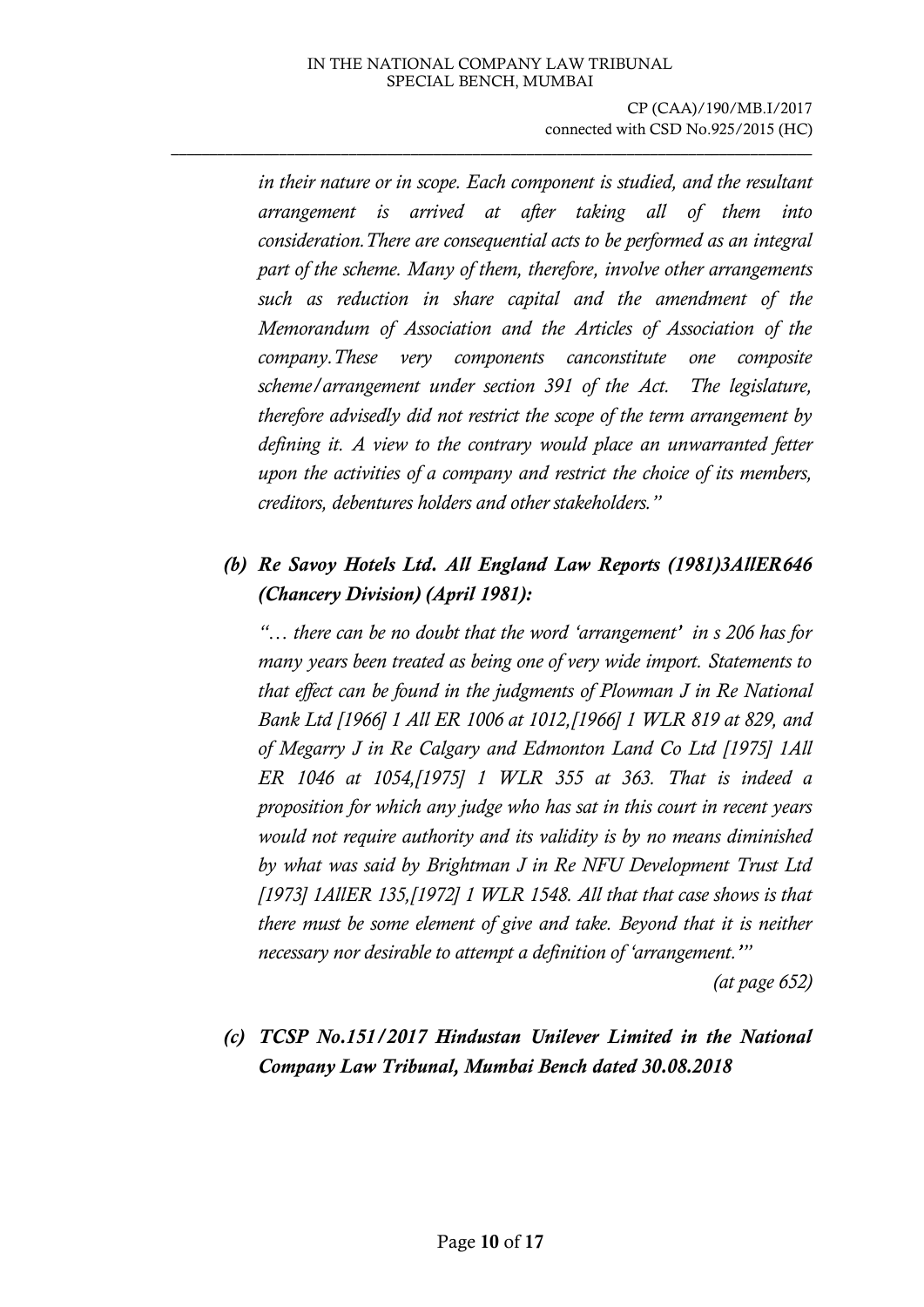*In this scheme of Arrangementan amount of ₹2187.33 crore standing to the credit of the general reserves of the company was re-classified as and credited to the Profit & Loss of the company. and subsequent thereto, such amounts credited to Profit & Loss Account of the Company was reclassified as and constitute accumulated profits of the Company for the previous financial years. Further, on the scheme becoming effective, and subsequent to re-classification of the amounts standing to the credit of the General Reserves and credit thereof to the Profit & Loss Account, the amount so credited shall be paid out to the Members of the Company, from time to time by the Board of Directors at their sole discretion.*

*The Regional Director, Western Region,MCA, opposed the scheme on various grounds including that the Scheme is not an arrangement hence cannot be filed under section 391-394 or sections 230-232 of the 2013 Act. This Tribunal, after considering various judgments cited, sanctioned the scheme as Scheme of Arrangement.*

## *(d) SEBI & another v Sterlite Industries (India)Limited [(2003) 113 ComCases 273 decided on 15.07.2002]*

*The principal challenge to the scheme was by SEBI and Ministry of Corporate Affairs before the Division Bench of Bombay High Court on the ground that the court has no power to sanction the scheme of this nature under section 391 of the companies act as the company is required to follow the procedure prescribed under section 77A and SEBI (Buy Back of Securities) Regulations, 1998. In para 18 of the judgment of the High Court it is stated that …It is well settled that under section 391 of the Companies Act, the court is invested with very wide powers to approve or sanction any scheme of amalgamation, arrangement, compromise or reconstruction. The Court has power to sanction all matters which for their effectuation require a special procedure to be followed under the Companies Act.*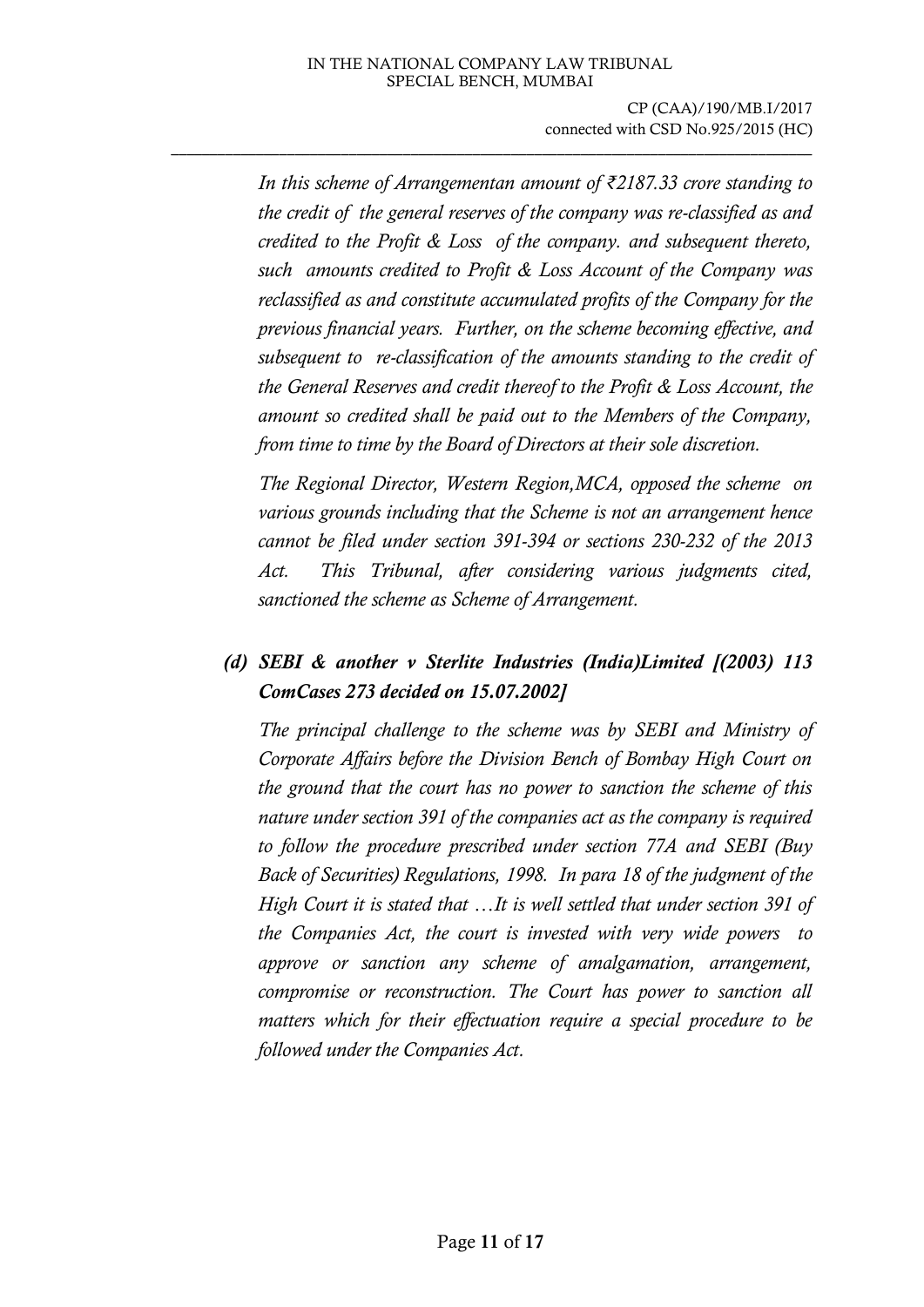- 15. Mr Hemant Sethi, learned Counsel for the Petitioner, further submits that the proposed scheme is for the benefit of public shareholders. The scheme does not benefit the promoters in any manner. On the contrary, if the Scheme is sanctioned, the promoters' shareholding shall be reduced from 87.56% to less than 75% as required under the minimum public shareholding requirements stipulated by regulation 38 of the SEBI (LODR) Regulations, 2015, read with rule 19(2) and rule 19A of the Securities Contracts (Regulation) Rules, 1957. Further, the promoters'group shall forego their rights to receive Bonus Shares.
- 16. Mr Hemant Sethi invited our attention is invited to clause 5 of Part-V of the scheme at page 185 which *interalia* states that the 406 shareholders who shall be get 10,375 shares from the promoters'group, shall also be entitled to get fully paid up Bonus Shares as per the Scheme proposed hereinafteras non-promoter public shareholders along with other non-promoter shareholders, subject to requisite approvals of all concerned authorities.
- 17. Learned Counsel for the Petitioner further submits that in any case, Mr Ashish Lalpuria, the objecting shareholder, has no *locus standi* to file any objection as admittedly he does not have the required qualification. Mr Hemant Sethi also invited our attention to the proviso to section 230(4) of the Companies Act 2013 which *inter alia* reads as:-

"*Provided that any objection to the compromise or arrangement shall be made only by persons holding not less than ten per cent of the shareholding or having outstanding debt amounting to not less than five per cent of the total outstanding debt as per the latest audited financial statement."*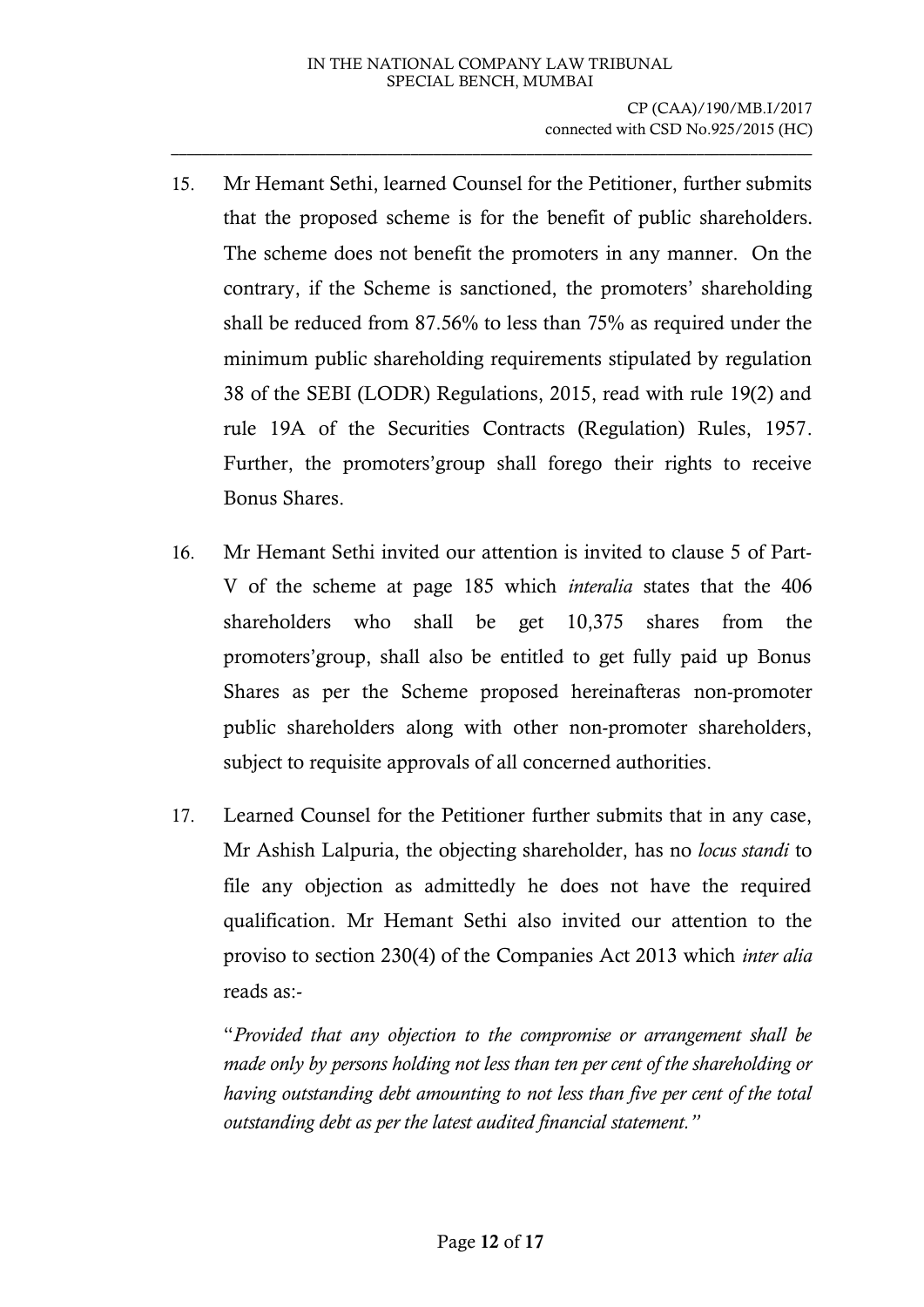- 18. Per contra, Mr Ashish Lalpuria submitted that the issue of *locus* should be decided only if this Tribunal holds that the Scheme as filed by the Petitioner in its present form is an 'arrangement' within the meaning of Companies Act 1956/2013.
- 19. We have carefully considered the rival contentions of the learned counsel for the petitioner and the objecting shareholder. We have also perused the report of the RD objecting to the present Scheme on the ground that it is not a Scheme at all but only a rectification of the errors on the part of the petitioner.
- 20. That the term *'arrangement'* envisaged by sections 391-394 of the Companies Act, 1956 as also sections 230-232 of the Companies Act, 2013, is a term capable of the widest import, is not *res integra.*The legislature, in its infinite wisdom, deliberately did not get down to the task of marking delimiters to the term *'arrangement,'* aware as it was that arrangements can take on multiple hues and a bewildering assortment of forms. It is limited only by human ingenuity in finding solutions to corporate problems. Therefore, to make it conform to set parameters would be to doinjustice to the statutory provisions, and this is certainly not what the lawmakers intended.
- 21. Some of the evaluation parameters set out in the judgment of the Hon'ble Supreme Court in *Miheer H Mafatlal v Mafatlal Industries Limited,<sup>1</sup>*are that the scheme should be fair, just and reasonable, not contrary to any provisions of law and does not violate any public

<sup>-</sup><sup>1</sup> AIR 1997 SC 506 : (1997) 1 SCC 579 decided on 11.09.1996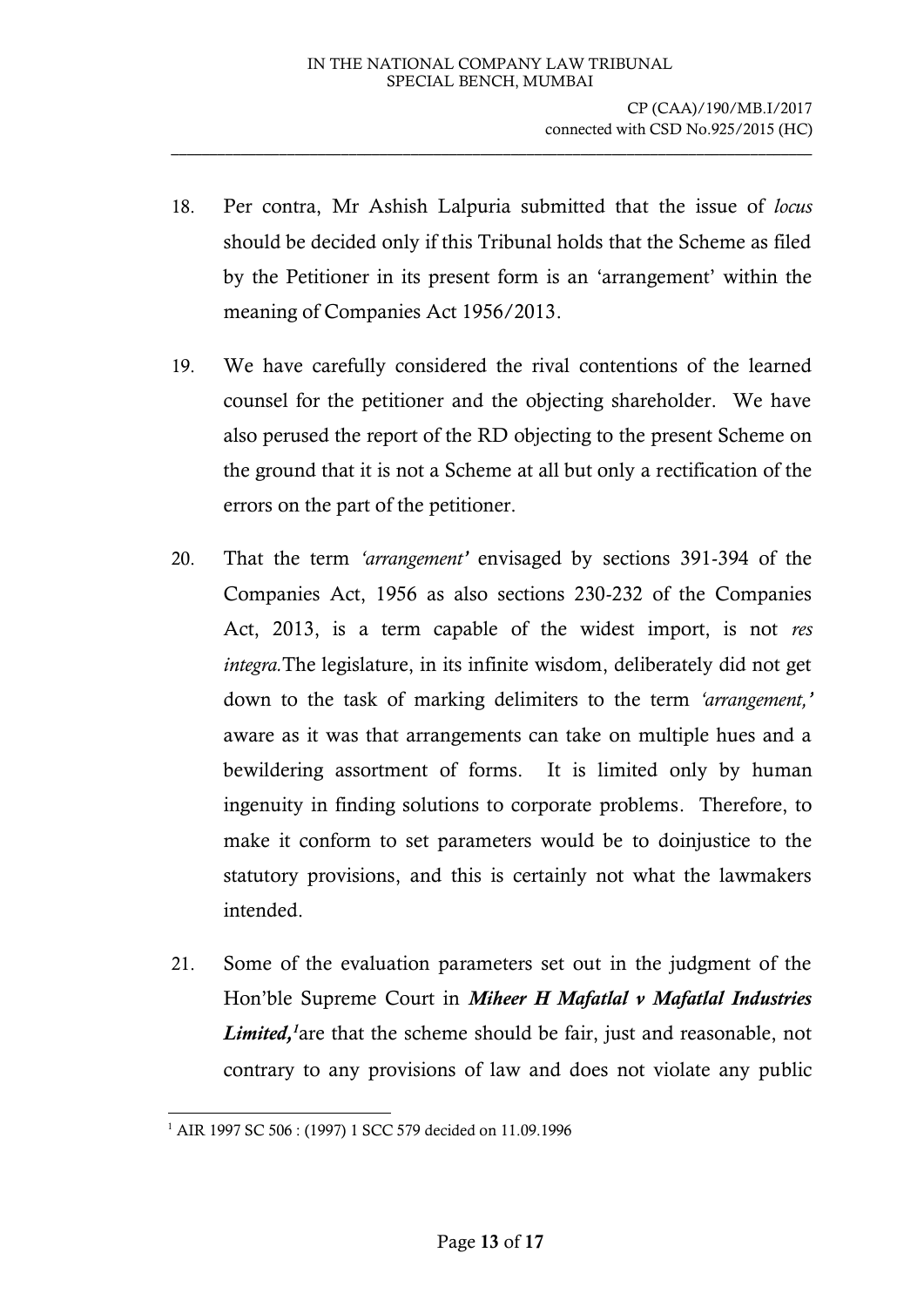policy. The fairness of the scheme *qua* the objecting shareholder has also be kept in view. The Hon'ble Supreme Court also cautioned against the court acting like an appellate authority to minutely scrutinise the scheme and to arrive at an independent conclusion whether the scheme should be permitted to go through or not when the majority of the creditors or members or their respective classes have approved the nature of compromise or arrangement. It said that the commercial wisdom of the parties to the scheme who have taken an informed decision about the usefulness and propriety of the scheme by supporting it by the requisite majority vote has to be kept in view by the court.

22. In the light of settled position in law and judicial pronouncements on the import of the term*'arrangement,'* which is of wide ambit and import, there is no basis to hold that the scheme as filed by the Petitioner does not constitute as an arrangement between the Petitioner Company and its members within the meaning of section 391-394 of the Companies Act, 1956 orsection 230-232 of the Companies Act, 2013.There are no restrictive covenants built into the language of section 391-394 of the Companies Act 1956 or section 230-232 of the Companies Act 2013 that would inhibit our considering the present Scheme to satisfy the requirements of an 'arrangement' within the meaning of those sections.Even if the Scheme purports to rectify and regularise the allotments already made by the Petitioner, there is no reason why the Scheme should not be treated as an arrangement between the company and its shareholders.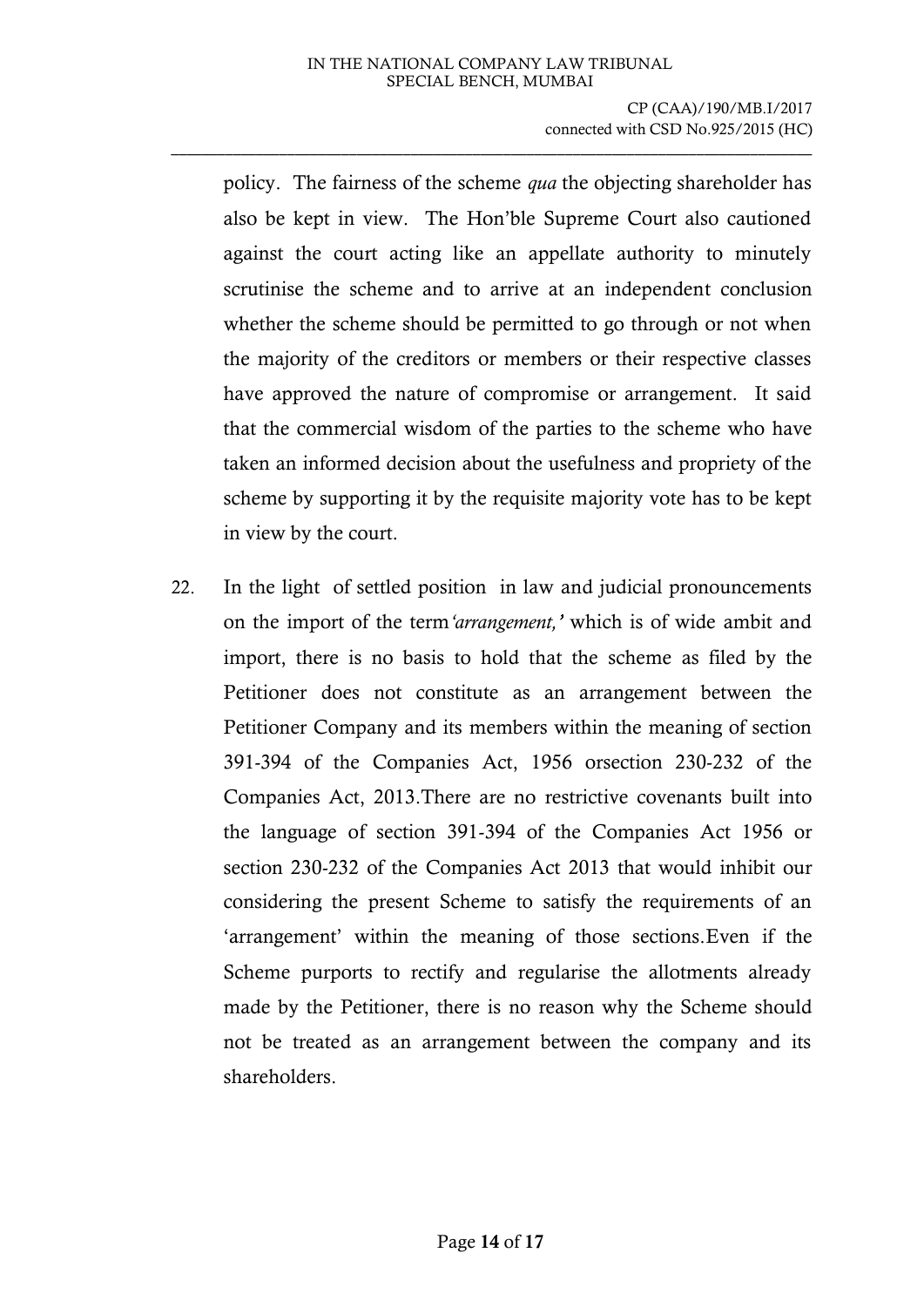# *Objection by the Regional Director (Western Region), Ministry of Corporate Affairs, Mumbai*

\_\_\_\_\_\_\_\_\_\_\_\_\_\_\_\_\_\_\_\_\_\_\_\_\_\_\_\_\_\_\_\_\_\_\_\_\_\_\_\_\_\_\_\_\_\_\_\_\_\_\_\_\_\_\_\_\_\_\_\_\_\_\_\_\_\_\_\_\_\_\_\_\_\_\_\_\_\_\_\_\_\_\_

- 23. Having held that the Scheme propounded does indeed answer the description of being an *'arrangement,'* we now proceed to examine the objections of the RD and of the shareholder holding 0.00012% of the paid-up share capital of the petitioner company.To recapitulate, the RD had submitted that –
	- *(a) The company has acted only on the legal opinion dated 3.11.1997 and not acted on the basis of the letter and spirit of provisions of Section 100 of the Companies Act,1956.*
	- *(b) Subscription made by each of the shareholders less than 100 each which is not acceptable.*
	- *(c) Letter of Bombay Stock Exchange dated 6.5.1999 not received by the company and only came to know in the year 2012 is also not acceptable since the company was listed in touch with the Bombay Stock Exchange, the reason mentioned above is not justifiable.*
	- *(d) The present scheme is made only as per the advice of the Bombay Stock Exchange in the year 2013 which is not acceptable since the company has to comply with the Companies Act, 1956 before the letter received from the Bombay Stock Exchange.*

The RD's objection is more on the procedural aspects than anything else. Procedural niceties would not be sufficient to deter us from considering the Scheme. The RD has not raised any objection as regards any illegality in the Scheme, or that it is against public policy, and therefore we overrule the said objections.

*Objection by Mr. Ashish Lalpuria, one of the shareholders holding fifteen shares*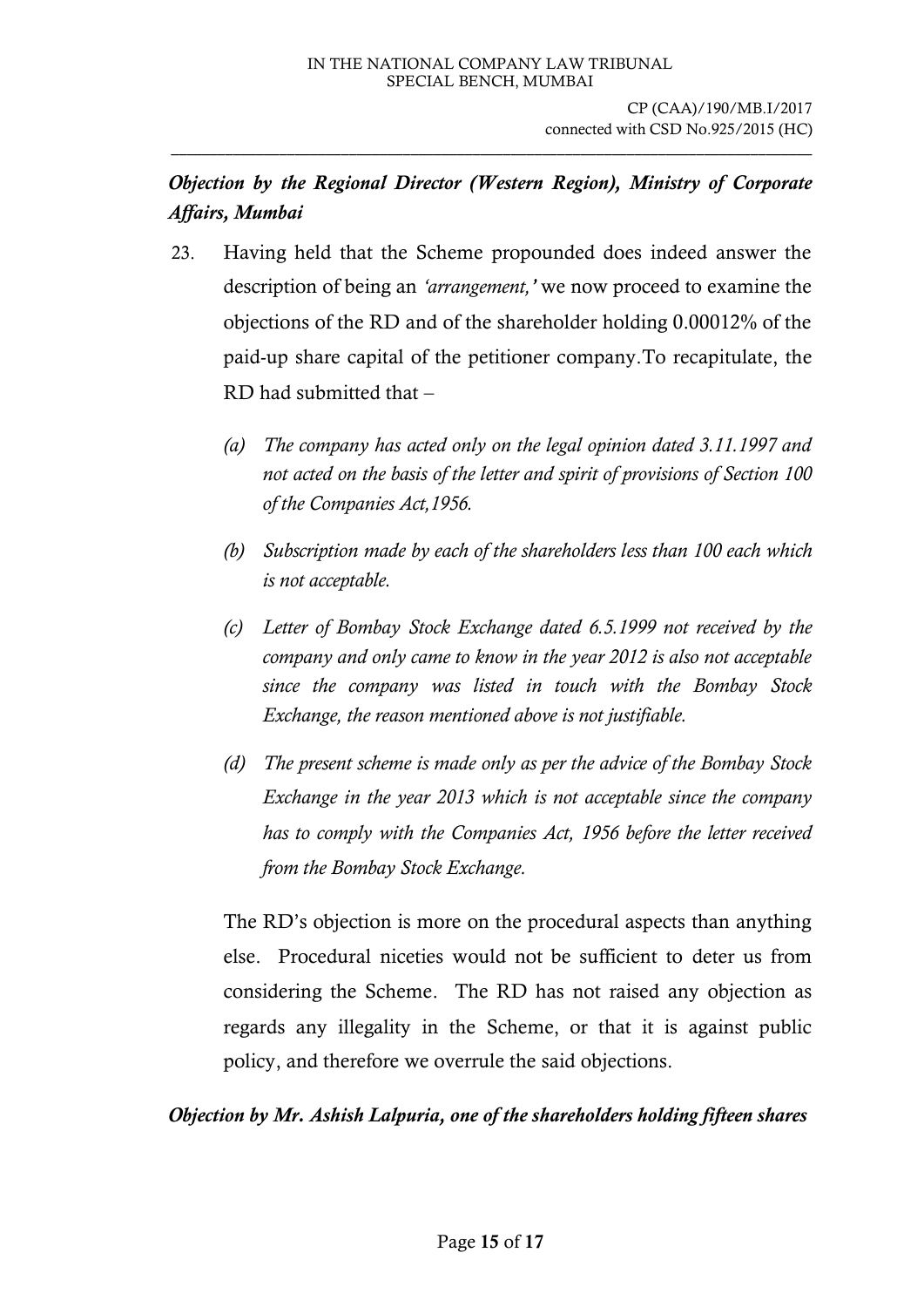- 24. We next consider the objections of the shareholder holding fifteen shares in the petitioner company. Having held that the scheme envisaged is an 'arrangement' for the purposes of sections 391-394 of the Companies Act, 1956 and sections 230-232 of the Companies Act, 2013, it is now necessary to determine whether the objector has the necessary *locus* to object to the Scheme.
- 25. The admitted position is that the objector holds fifteen shares, representing 0.00012% of the paid-up share capital of the petitioner company. This is below the threshold of ten percent stipulated in section 230(4) of the Companies Act, 2013. However, even so, we have proceeded to consider the objections. On being questioned by the Bench as to how rejection of the scheme will benefit him, Mr Ashish Lalpuria stated that if the present Scheme is rejected, then it is possible the petitioner company may come out with a proposal in the future to buy back the shareholding from the public. This is purely speculative. We are not inclined to leave any loose ends. Therefore, the objection cannot be sustained even on merits.
- 26. Having thus repelled the last vestiges of challenge, we notice from the material on record that the Scheme appears to be fair and reasonable and does not violate any provisions of law and is not contrary to public policy or public interest.BSE Limited has stated in its letter dated 15 September 2015 that there are no adverse observations. In the absence of anything inherently abhorrent in the Scheme, we see no reason why the Scheme should not have the imprimatur of this Tribunal.